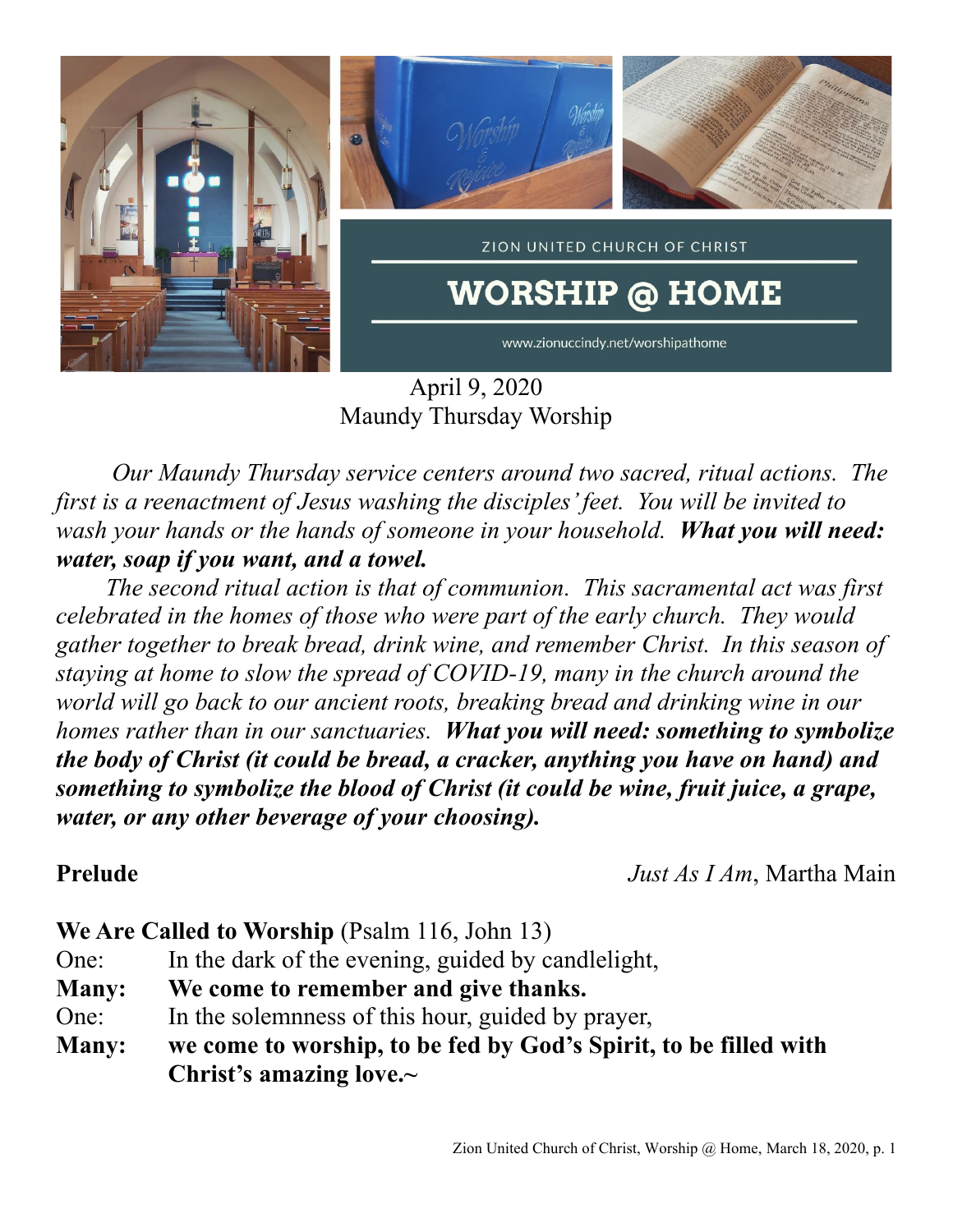**Prayer** (unison, Psalm 116)— **Gracious God, we have been called here by your inviting Spirit. As we come to worship and praise your name, we wonder: "What can we bring you?" In the dark of night, and in the depths of our hearts, we hear your reply: "Your love is all I require." So, in thanksgiving and praise, we bring you our whole selves, with hearts full to bursting. Incline our ears to your word, and open our hearts to the mystery of this holy night. Amen.~**

## **We Hear God's Word** John 13:1-17, 31b-35

13Now before the festival of the Passover, Jesus knew that his hour had come to depart from this world and go to the Father. Having loved his own who were in the world, he loved them to the end. <sup>2</sup>The devil had already put it into the heart of Judas son of Simon Iscariot to betray him. And during supper <sup>3</sup> Jesus, knowing that the Father had given all things into his hands, and that he had come from God and was going to God, <sup>4</sup>got up from the table, took off his outer robe, and tied a towel around himself. <sup>5</sup>Then he poured water into a basin and began to wash the disciples' feet and to wipe them with the towel that was tied around him. <sup>6</sup>He came to Simon Peter, who said to him, 'Lord, are you going to wash my feet?' <sup>7</sup> Jesus answered, 'You do not know now what I am doing, but later you will understand.' <sup>8</sup>Peter said to him, 'You will never wash my feet.' Jesus answered, 'Unless I wash you, you have no share with me.' <sup>9</sup>Simon Peter said to him, 'Lord, not my feet only but also my hands and my head!' <sup>10</sup>Jesus said to him, 'One who has bathed does not need to wash, except for the feet, but is entirely clean. And you are clean, though not all of you.' <sup>11</sup>For he knew who was to betray him; for this reason he said, 'Not all of you are clean.'

12 After he had washed their feet, had put on his robe, and had returned to the table, he said to them, 'Do you know what I have done to you?  $13$ You call me Teacher and Lord—and you are right, for that is what I am. <sup>14</sup>So if I, your Lord and Teacher, have washed your feet, you also ought to wash one another's feet. <sup>15</sup>For I have set you an example, that you also should do as I have done to you. <sup>16</sup>Very truly, I tell you, servants are not greater than their master, nor are messengers greater than the one who sent them. <sup>17</sup>If you know these things, you are blessed if you do them.

31 When he had gone out, Jesus said, 'Now the Son of Man has been glorified, and God has been glorified in him. <sup>32</sup>If God has been glorified in

## **Song 1** *Just As I Am, 34*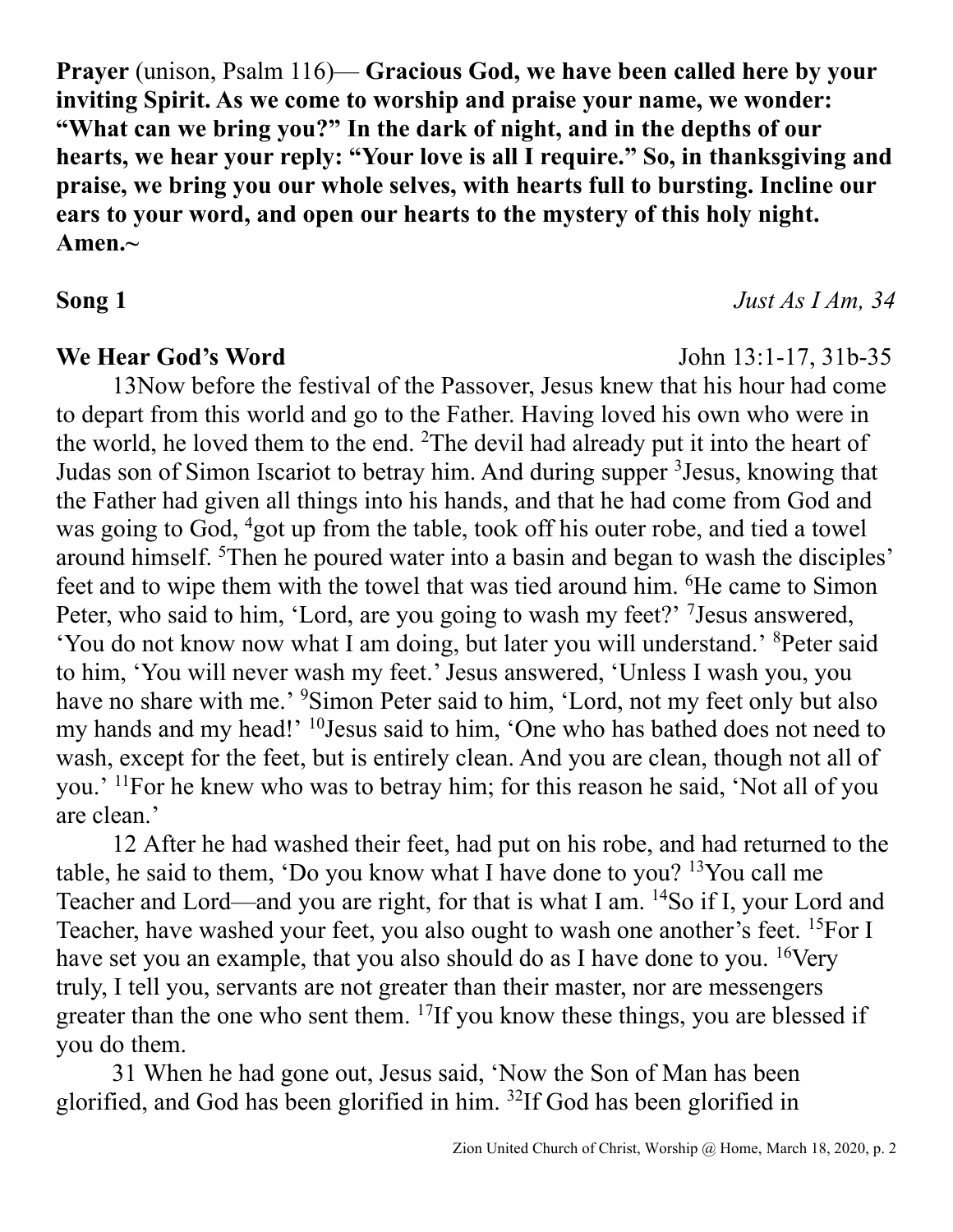him, God will also glorify him in himself and will glorify him at once. <sup>33</sup>Little children, I am with you only a little longer. You will look for me; and as I said to the Jews so now I say to you, "Where I am going, you cannot come." <sup>34</sup>I give you a new commandment, that you love one another. Just as I have loved you, you also should love one another.  ${}^{35}$ By this everyone will know that you are my disciples, if you have love for one another.'

## **Ritual Response to God's Word: Handwashing**

In Jesus' day, it was an act of hospitality and welcome to wash the feet of those who had traveled dusty roads. A servant would stoop down to remove the dirt and grime. In the Gospel of John, our great servant-leader, Jesus, humbles himself in order to serve those he loves, and he asks us to do likewise. Peter is shocked to see his Teacher and Lord put himself in this position of humility, but Peter soon understands that this household chore becomes a symbol of love. Servanthood and love are the marks of Christ's disciples.

Tonight, rather than footwashing, you are invited to engage in a ritual act of handwashing. Handwashing has become increasingly important in our daily lives in the context of COVID-19. Washing our hands is truly a life-giving action. You've probably been washing your hands more frequently lately. You've probably been more mindful of how long this process takes, and you've probably been paying more attention to making sure you have scrubbed every surface of you hands and wrists.

As an act of prayer and a symbol of love, you are invited to wash your hands or the hands of someone in your household as you remember the act of love Christ did for his disciples. During this ritual action…

- It might be strange to wash someone else's hands. Perhaps that awkwardness will emphasize for you what Peter must have felt when Jesus washed his feet.
- You might sing your favorite hymn as you wash your hands.
- Or, maybe in these moments, you might give thanks to God for all of those who continue to do acts of service for our communities—those essential workers who keep showing up, the healthcare workers risking their lives to offer healing care to others, the many volunteers who are helping feed the hungry and tend to our homeless neighbors, all those who are making masks to keep people healthy.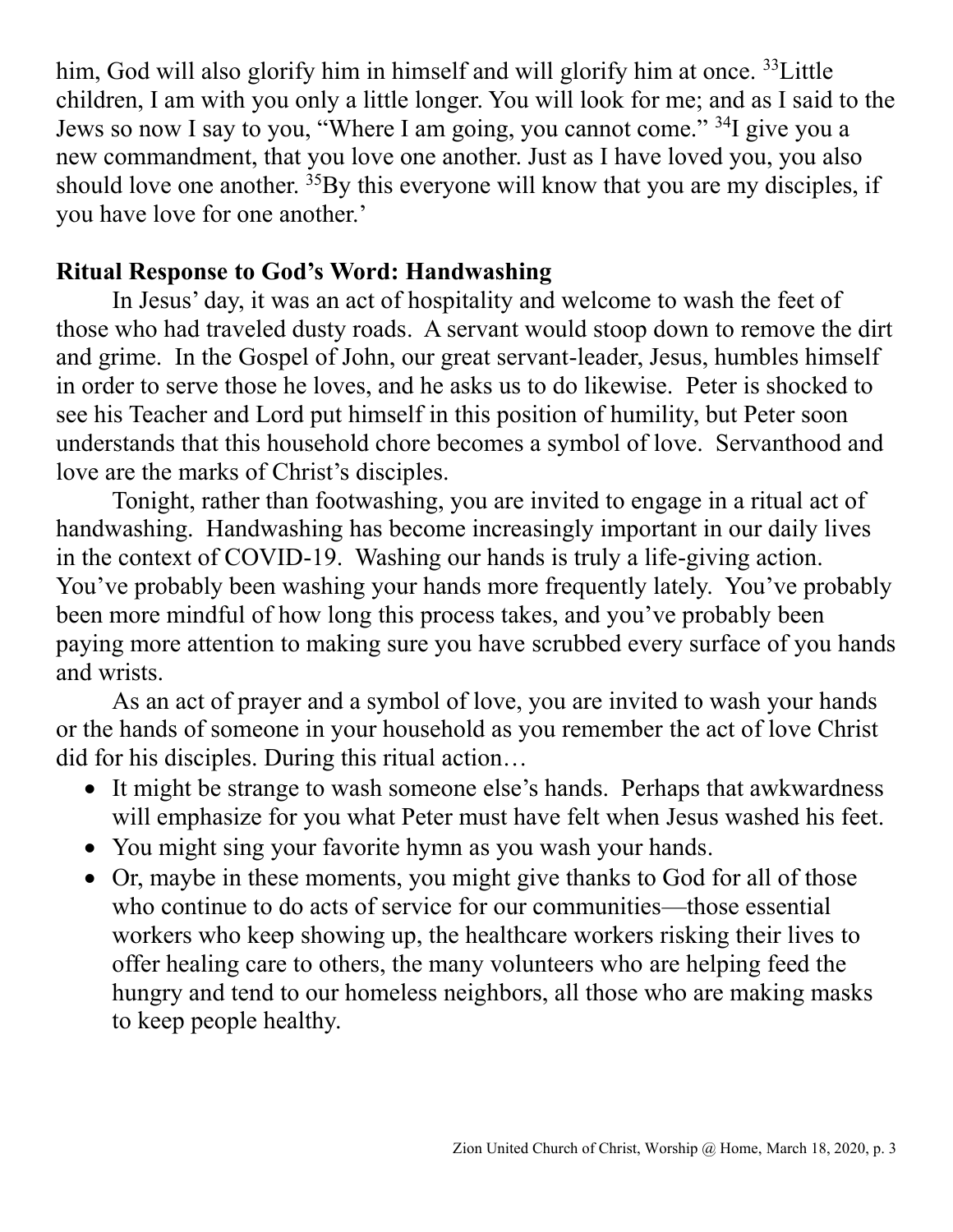### **We Hear God's Word** Matthew 26:17-30

17 On the first day of Unleavened Bread the disciples came to Jesus, saying, 'Where do you want us to make the preparations for you to eat the Passover?' <sup>18</sup>He said, 'Go into the city to a certain man, and say to him, "The Teacher says, My time is near; I will keep the Passover at your house with my disciples." <sup>19</sup>So the disciples did as Jesus had directed them, and they prepared the Passover meal.

20 When it was evening, he took his place with the twelve;  $^{21}$  and while they were eating, he said, 'Truly I tell you, one of you will betray me.'  $^{22}$ And they became greatly distressed and began to say to him one after another, 'Surely not I, Lord?' <sup>23</sup>He answered, 'The one who has dipped his hand into the bowl with me will betray me. <sup>24</sup>The Son of Man goes as it is written of him, but woe to that one by whom the Son of Man is betrayed! It would have been better for that one not to have been born.' <sup>25</sup>Judas, who betrayed him, said, 'Surely not I, Rabbi?' He replied, 'You have said so.'

26 While they were eating, Jesus took a loaf of bread, and after blessing it he broke it, gave it to the disciples, and said, 'Take, eat; this is my body.' <sup>27</sup>Then he took a cup, and after giving thanks he gave it to them, saying, 'Drink from it, all of you; <sup>28</sup>for this is my blood of the covenant, which is poured out for many for the forgiveness of sins. <sup>29</sup>I tell you, I will never again drink of this fruit of the vine until that day when I drink it new with you in my Father's kingdom.'

30 When they had sung the hymn, they went out to the Mount of Olives.

### **Ritual Response to God's Word: We Gather at the Table**

**Song 2** *One Bread, One Body,* 689



**Our Invitation**—Communion was first celebrated in the homes of those in the early church. Friends and family would gather together to pray, singing songs, and break bread. We carry on that tradition today. Whatever you have on hand to celebrate communion will work just fine, because this ancient ritual is not about what we use for this meal or where we partake of it. Instead, it is about the act of remembrance. So gather around the table, prepare your place, and remember that Christ is in our midst.

**The Words of Institution**—On the night when Jesus was to be betrayed, he gathered with his friends in that upper room to celebrate the Passover meal, a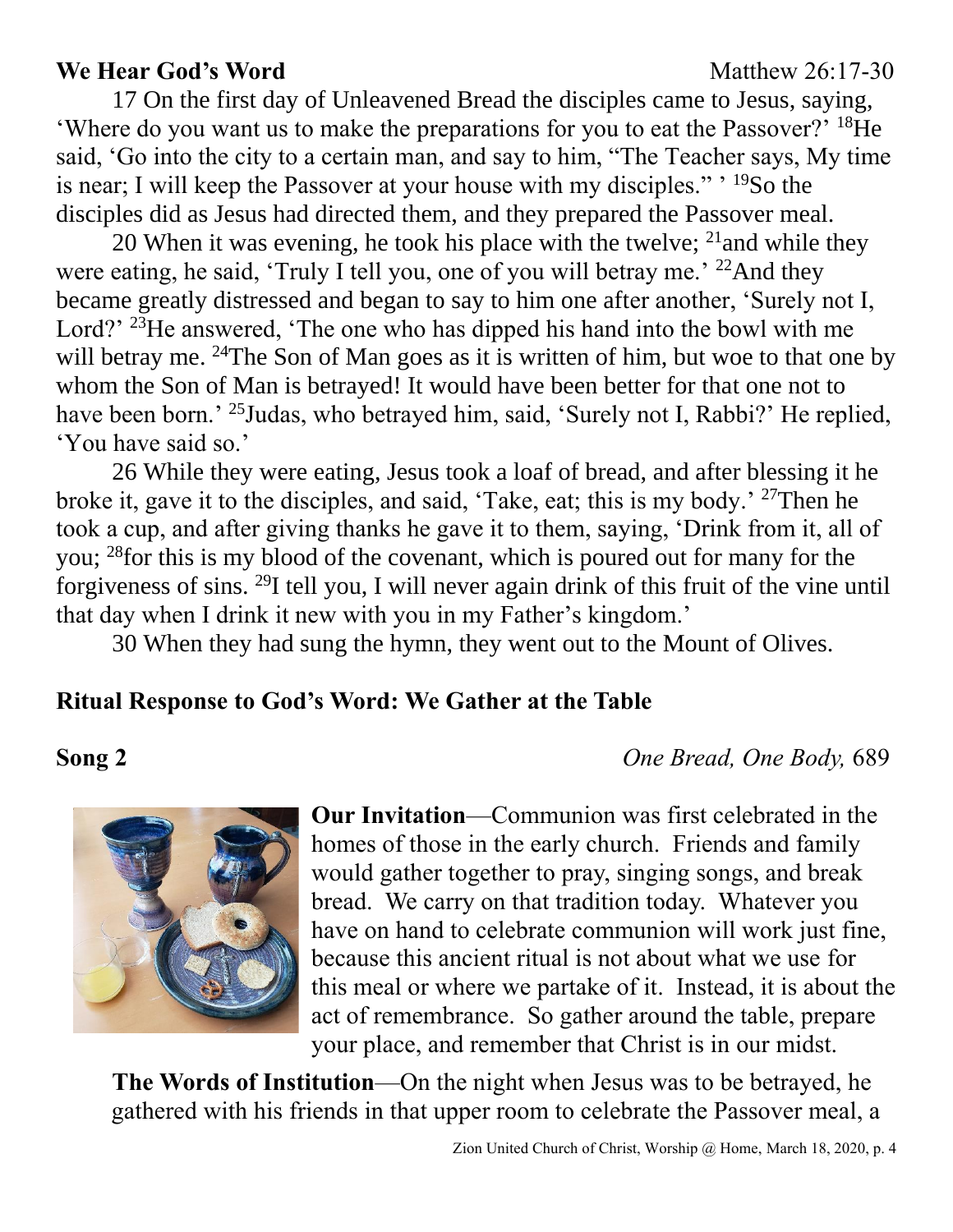meal of remembrance of the liberation of God's people from slavery in Egypt. After the meal was over, Jesus took the bread that was left, broke it, blessed it, and said, "Take and eat, this is my body broken for you." In the same way, he took the cup, the fruit of the vine, and pouring it out he said, "This is the cup of the new covenant, my blood shed for you and the forgiveness of sins. As often as you eat this bread and drink this cup, remember me." Tonight, we remember Christ's body broken for us and blood shed for us that we might know more fully of God's unending love. As we prepare to receive this holy meal, let us ready our hearts by confessing our sins to God. Together let us pray.

**Our Confession** (unison)— **Holy Lord, on this night of mystery, we ask with the disciples, "Lord, do you seek to wash our feet?" It is hard to witness acts of selfless service, for our actions are rarely pure. Forgive our selfish tendencies. Forgive us when we fail to live by your example. Help us listen for your guidance, and overcome our shortcoming, that we may become your faithful servants. Amen.~**

**Assurance of Grace—** Friends, hear these words of Christ: "Just as I have loved you, you also should love one another." We are loved and forgiven and free, and made ready to once again share God's grace with one another. Thanks be to God! $\sim$ 

**Blessing Our Meal**—Gracious God, pour out your Holy Spirit into this bread and into this cup. May this act of remembrance empower us to serve one another like Christ first served us and to love one another as Christ first loved us. May these elements, whatever they might be, offer to us strength to carry on, may they sustain us for the journey ahead, and may they nourish us that we, too, might love and serve. Amen.

**We Share the Bread and the Cup**  $-$  As you eat the bread, remember, "This is the body of Christ broken for you, take and eat." As you drink the cup, remember, "This is the blood of Christ shed for you and the forgiveness of sins. Take and drink."

**We Give Thanks**—Loving God, we give you thanks for the simplicity and splendor of this Holy Meal which unites us with our sisters and brothers around the world. We give you thanks that we can celebrate your presence with us in all places and through all times. Thank you for sending Christ into this world that we might witness the power of your redeeming love. Amen.